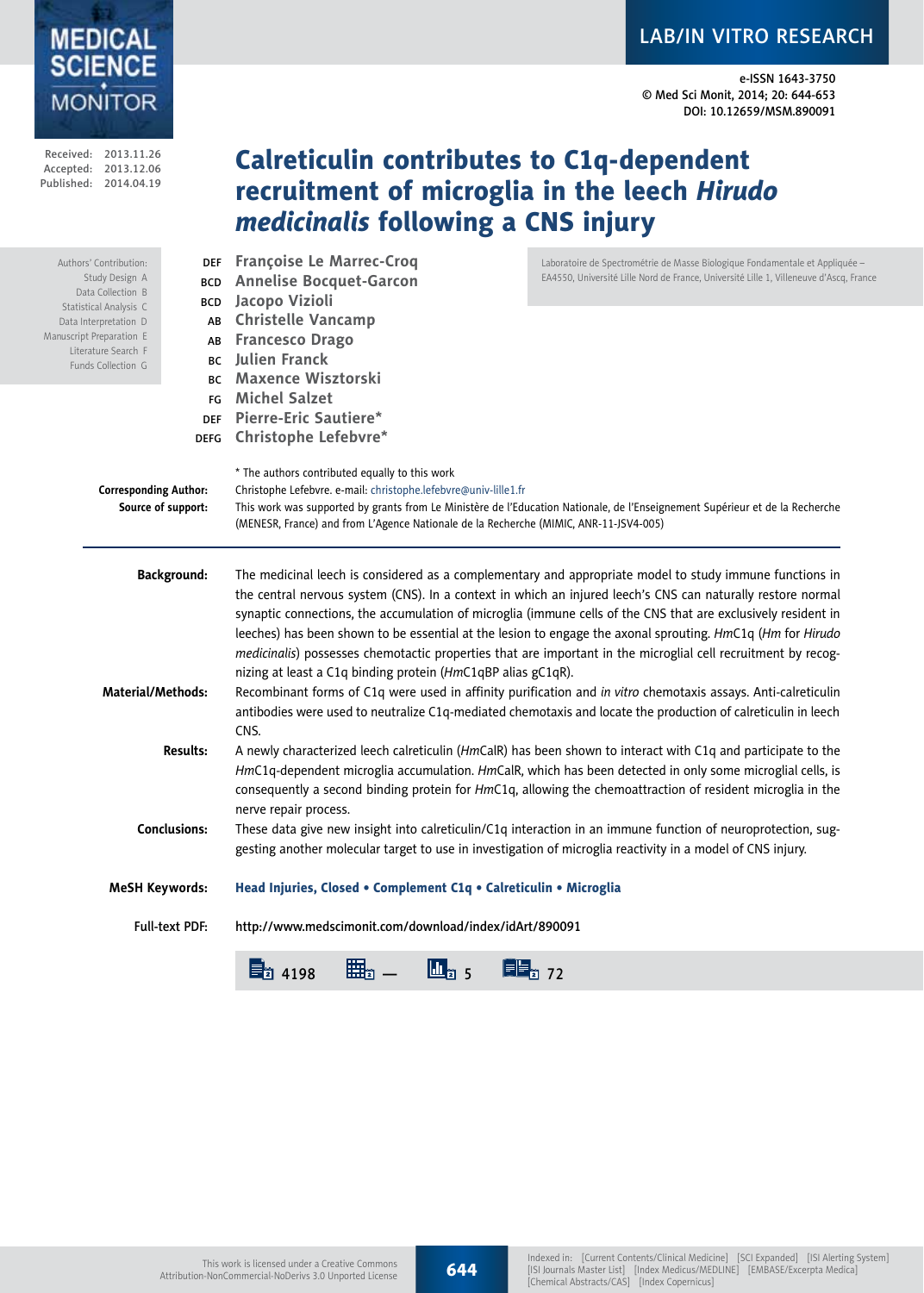# **Background**

Microglial cells constitute the resident immune cells, maintaining the integrity of the nervous system by constantly surveying the environment [1,2]. Under pathological conditions, they rapidly change and turn to amoeboid activated microglia in order to migrate over long distances and accumulate at lesions [3].

The microglia in the leech *Hirudo medicinalis* were the first cells to be named "microglia" by del Rio-Hortega using his silver carbonate method [4,5] and are considered as the first microglia model [6]. Leech microglial cells represent the only cell population capable of moving through the nerve cord. Otherwise, they cannot be mistaken with other glial cells that have a larger size and a different shape. Because individual sensory cells regenerate new synaptic connections with a high degree of specificity after a section [7,8], the involvement of microglia was investigated in that natural nerve repair process. The leech nerve cord is tubular and is not vascularized within the blood sinus [9,10]. In this context, by using an isolated and injured segment of nerve cord maintained in tissue culture, some authors reported that synapse regeneration is possible following the accumulation of resident microglia at the crush site and without any blood cell [11]. Even in the presence of blood sinus, a very low infiltration of blood cells is observed in injured CNS, which highlights the importance of the resident microglia at the lesions. Their accumulation has been shown to be essential for the usual sprouting of injured axons [12]. The mobility of activated resident microglia has been associated with morphological changes from stellate to rounded shape, comparable to those of activated microglia in mammals [13], and is dependent on specific chemotactic signals [10,14–16]. Among these chemotactic factors, we demonstrated the role of *Hm*C1q (for *Hirudo medicinalis*) in the microglial cell accumulation after leech CNS injury [17].

In mammals, it is well established that C1q recognizes the C1qR(P) receptor to contribute to the phagocytosis of debris by microglia [18,19]. Some authors showed the importance of C1q in the microglial activation [20] and a neuroprotective role for C1q in early inflammatory response [21], but the C1qdependent recruitment of mammalian microglia at lesions is still poorly understood. The chemotactic properties of C1q have been shown towards blood immune cells [22–24] and some authors specified that such chemotactic activity occurs through the recognition of both gC1qR (alias C1qBP) and calreticulin (also known as cC1qR, CalR, or CRT) receptors on peripheral dendritic cells [25].

In the leech CNS, *Hm*C1q contributes to the microglial recruitment by interacting with a recently characterized receptor, named *Hm*C1qBP, which is homologous to mammalian gC1qR [26]. The present report shows the involvement of a second receptor in the C1q-dependent microglial activation. A molecule homologous to known calreticulins was characterized and shown to interact with *Hm*C1q. This report establishes that the presence of *Hm*CalR in the leech microglia represents a part of the C1q-dependent reactivity. It also contributes to new insight into C1q/calreticulin functions in the CNS.

# Material and Methods

#### Leech CNS and microglial cell preparation

*H. medicinalis* adult leeches were obtained from Ricarimpex (Eysines, France). The leech nerve cord (CNS) is constituted by the head ganglion, 21 body ganglia, and 7 fused tail ganglia. The ganglia are joined by structures, called connectives, containing the axonal processes and glial cells [9]. After anesthesia in 10% ethanol at 4°C for 15 min, animal CNS were dissected out in a sterile Ringer solution (115 mM NaCl, 1.8 mM CaCl<sub>2</sub>, 4 mM KCl, 10 mM Tris maleate, pH 7.4) under a laminar flow hood. After isolation, samples were placed in 3 successive baths of antibiotics (10 UI/ml penicillin, 10 µg/ml streptomycin, and 10 µg/ml gentamicin) for 15 min and further incubated in Leibovitz L-15 medium (Invitrogen, USA) containing 2 mM L-glutamin, 0.6% glucose, and 10 mM Hepes (complete medium). The experimental injury was performed by crushing the connectives between the third and fourth ganglia of an isolated fragment. Nerve cords were used for fluorescence *in situ* hybridization, whole mount immunohistochemistry, or nerve cell preparation.

For microglial cell isolations, nerve cords treated as indicated above were placed in 35-mm Petri dishes with 200 µl of complete L-15 medium. Each ganglion was carefully decapsulated by removing, with micro-scissors, the collagen layer enveloping the nerve cord. Nerve cells, neurons, and microglial cells were mechanically dissociated by gentle scraping (total nerve cells). After a filtration through 7-µm nylon mesh as described [13,26], the enriched microglial cell population was then collected and centrifuged at 1000 × g for 10 min at RT. The cell pellet was resuspended in L-15 medium (100 µl per nerve cord) for migration assays.

### Molecular characterization of HmCalR

The analysis of *Hirudo medicinalis* genome allowed *in silico* prediction of mRNA databases according to intro-exon boundaries. Based on the candidate sequence detected, forward and reverse primers were designed to frame the complete sequence of predicted mRNA. From total RNA extracted from leech nerve cord using TRIzol® reagent and according to the manufacturer's procedure (Invitrogen, USA), cDNA were synthesized using an oligo(dT) priming. The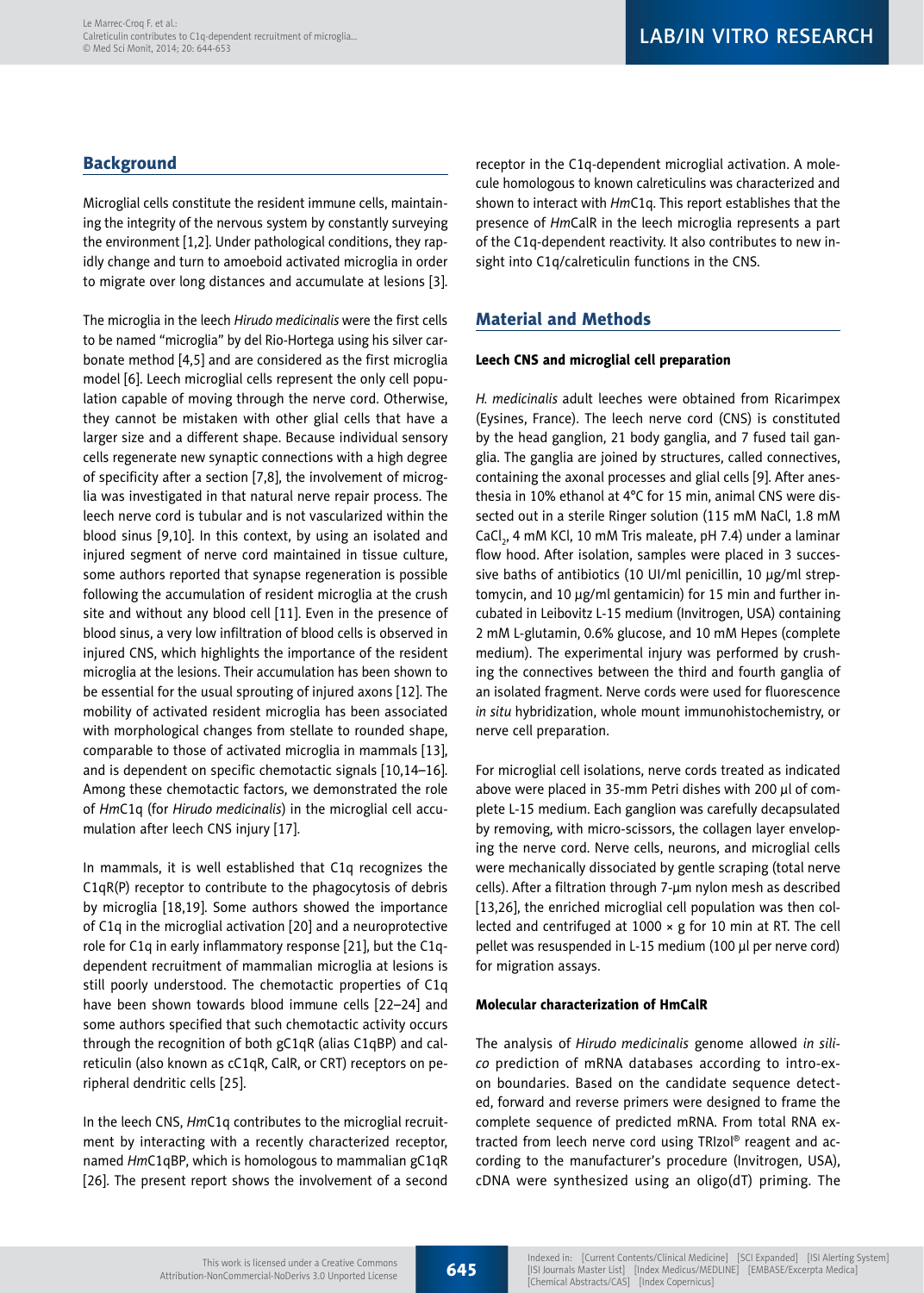calreticulin-related molecule was amplified by PCR using the specific forward (5'GGTAGCAATACGTGCAGTTTG3') and reverse (5'GCAACCAAGAGTAGGCAACC3') primers and the Platinum® *Taq* DNA Polymerase according to the manufacturer's instructions (Invitrogen, USA). Selected PCR products were ligated into pGEM T-easy vector and cloned into JM109 cells according to the manufacturer's instructions (Promega, USA). Finally, products were sequenced using BigDye Terminator v3.0 polymerization kit before detection on Genetic Analyzer (Applied Biosystems, USA). BLAST programs were used for sequence analysis in databases and comparison with initial predicted mRNA sequence [27,28]. Phylogenetic analysis was carried out by Geneious® Basic v5.6 software [29].

### Fluorescent *in situ* hybridization (FISH)

Nerve cords were fixed for one hour at 4°C in 4% paraformaldehyde just after dissection. The 5' biotin-labeled specific antisense probe and sense probe (negative control) were generated from the 842-1479 nucleotides sequence of *hmcalr* mRNA (Genbank Accession Number KF709537). After PCR amplification and the insertion of the product in pGEM-T easy vector system (Promega, USA), the RNA sequence of interest was obtained by *in vitro* transcription using DIG/Biotin RNAlabeling kit according to the manufacturer's instructions (Roche, Switzerland). The hybridization protocol was performed as previously described [30]. Nerve cords were incubated with a secondary anti-biotin antibody conjugated to Alexa Fluor 488 (dilution 1: 5000 in PBS) (Invitrogen, USA). Samples were rinsed with PBS. Prior to mounting with Glycergel (Sigma Life Science, USA), the cell nuclei were counterstained by Hoechst 33342 fluorescent dye (1:1,000, Invitrogen USA) for 10 min. Slides were kept at 4°C in the dark until observation with a Zeiss LSM700 confocal microscope.

#### Immunohistochemistry

In experiments with anti-human calreticulin antibody, analyses were performed on nerve cords dissected out as described above. They were fixed for 1 hour at  $4^{\circ}$ C – immediately after dissection (T=0) or 24 h (T24h) after incubation in complete L-15 medium – in 4% paraformaldehyde, washed in PBS, permeabilized by a 24-h incubation at RT in 1% Triton X100 in PBS and pre-incubated for 8 h at RT in 1% Triton, 3% Normal Donkey Serum (NDS) and 1% ovalbumin in PBS. Samples were then incubated overnight at 4ºC with specific rabbit polyclonal anti-human calreticulin antibodies (Santa Cruz Biotechnology, USA) diluted in a PBS solution (1:250) containing 1% BSA, 0.05% Triton, 1% NDS, and 1% ovalbumin. The anti-calreticulin antibodies were directed against an antigen sequence corresponding to the Lys<sup>248</sup>-Leu<sup>417</sup> region of human calreticulin, presenting 81% homology with leech calreticulin. After 3 washes with PBS, samples were incubated 1 h at room temperature with anti-rabbit donkey antibody (Invitrogen, USA) conjugated to Alexa Fluor 488 (1:2000) in a PBS solution containing 1% BSA, 0.05% Triton, 1% NDS, and 1% ovalbumin. Final rinsing and mounting steps for confocal microscopy observation were performed as described above. Prior to mounting, the cell nuclei were counterstained by Hoechst 33342 fluorescent dye (1: 1000, Invitrogen USA) for 10 min. Samples without the addition of primary antibody were used as negative control.

### Human C1q biotinylation and streptavidin affinity purification

The biotinylation of the recombinant human C1q (Prospecbio, USA) was carried out by using the Sulfo-NHS-SS-Biotin kit (Pierce, USA) according to the manufacturer's instructions. Unreacted Sulfo-NHS-SS-Biotin was removed using the Zeba Desalt Spin Columns (Pierce, USA).

Biotinylated human C1q was immediately fixed onto a streptavidin column (Pierce, USA), previously equilibrated with 5 volumes of PBS 0.1M. The interaction between biotin and streptavidin occurred at RT for 10 min. Microglia protein extract (800 µg) was added in the column, incubated overnight at 4°C, and rinsed 10 times with PBS 0.1M. Captured microglial cell proteins were eluted from the streptavidin-agarose with 5% 2-mercaptoethanol-PBS 0.1 M at 30°C for 30 min. Proteins were precipitated in 10% trichloroacetic acid/acetone at –20°C for 45 min and centrifuged at 13000 × g for 15 min. The protein pellet was washed in cold acetone, air dried and dissolved in Læmmli buffer. Two other columns were used for the negative controls: the first containing the biotinylated human C1q without any microglia protein extract, and the second containing only the microglia protein extract to evaluate the unspecific reaction between streptavidin and microglial cell components. Samples were loaded on a 12% SDS-PAGE. Separated proteins were transferred to Amersham™ Hybond™-ECL nitrocellulose (GE Healthcare, France). The membrane was incubated for 30 min at RT in blocking solution (0.05% Tween, milk powder 5% w/v in PBS) and then overnight at 4°C in rabbit polyclonal anti-human calreticulin antibodies (Santa Cruz Biotechnology, USA), diluted at 1:5000 in blocking solution containing 1% ovalbumin. After rinsing with PBS-0.05% Tween, the membrane was incubated for 1 h at RT in secondary goat anti-rabbit polyclonal antibodies conjugated with horseradish peroxidase (Jackson Immunoresearch, USA) (dilution 1:20000). The signal was revealed using the ECL Kit SuperSignal West Dura chemoluminescent substrate (Pierce, USA) on Kodak X-Omat LS film (Sigma-Aldrich, USA).

#### Chemotaxis assays

*In vitro* chemotaxis assays were performed by using the double-P assay as described by Köhidai et al. with minor modifications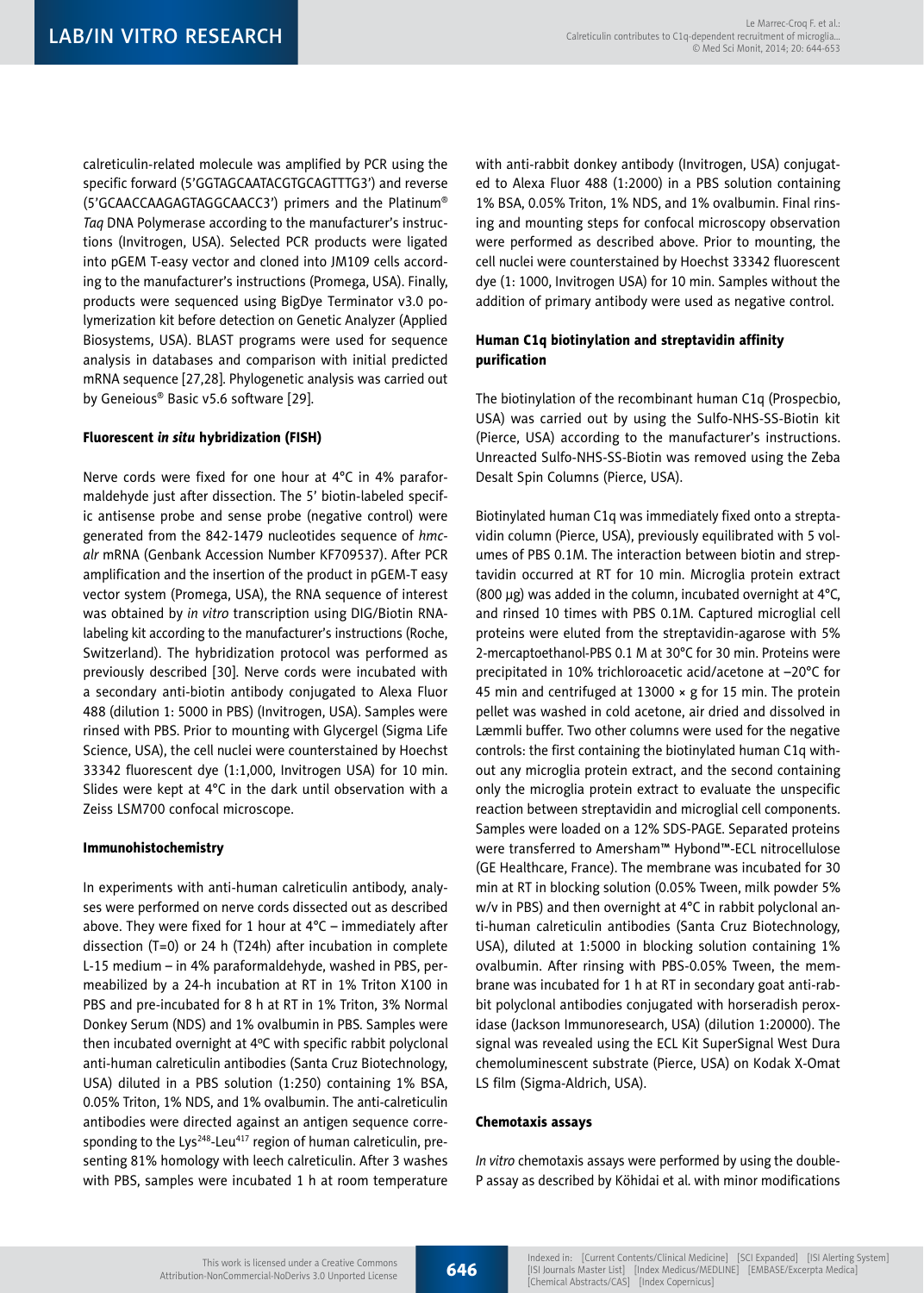

**Figure 1.** Characterization of a calreticulin-related molecule (*Hm*CalR) in the medicinal leech. (**A**) Nucleotide and amino acid sequences of leech *Hm*CalR. Numbers of nucleotides and amino acids are indicated on right and left of the sequence, respectively. The protein sequence contains a putative signal peptide (1–19) and a mature form (20–420) containing a Calreticulin-conserved domain (23–334) highlighted in light grey. (**B**) Sequence alignment with human calreticulin. High and low consensus homologies are represented by red and blue residues, respectively. Signal peptide and calreticulin domain are indicated by grey boxes. The 3 significant domains from human form (N-, P- and C-domains) are indicated by blue, green, and red boxes, respectively. Critical residues (Cysteines and Histidine in N-domain, and Proline in P-domain) are indicated by black boxes. Two amino-acid sequences, named repeats A (PxxIxDPDAxKPEDWDE) and B (GxWxPPxIxNPxYx) in human calreticulin are specified by the upper red lines.

[31]. Thirty-five millimeter Petri dishes were filled with 1 ml of a 0.5% agar and 1% gelatin solution. After drying, two 6-mm diameter wells were done, each presenting a parallel individual channel. One well was filled with 50 µl of purified microglial cells (see above) and the other with chemotactic factor or negative controls reagents. A channel was further created perpendicularly to others using a coverslip. One hour later, cells in the well containing chemoattractant were collected. Either vehicle (non-transformed *Pischia pastoris* culture supernatant) or recombinant *Hm*C1q (r*Hm*C1q) produced in *P. pastoris* [17] alone or with soluble CalR were used (8 µl) as chemotactic factors. For inhibitory chemotactic experiments, cells were preincubated for 1 h at RT either with rabbit polyclonal anti-human calreticulin antibodies (1:1000) or with rabbit IgG isotype as negative control (1:1000). The number of migrating cells

was counted on a hemocytometer (3 different counts) under an Axioskop microscope (Zeiss, Germany). Experiments were done in triplicate. The results are expressed as the mean cell number ±S.D. Comparisons between means were made using Student's t-test. Statistical differences were considered to be significant if *p* was <0.01.

### Results

### Molecular characterization of HmCalR

In mammals, C1q exerts a chemotactic activity on dendritic cells through different receptors: a gC1qR recognizing the globular head of C1q and a cC1qR recognizing the collagen domain of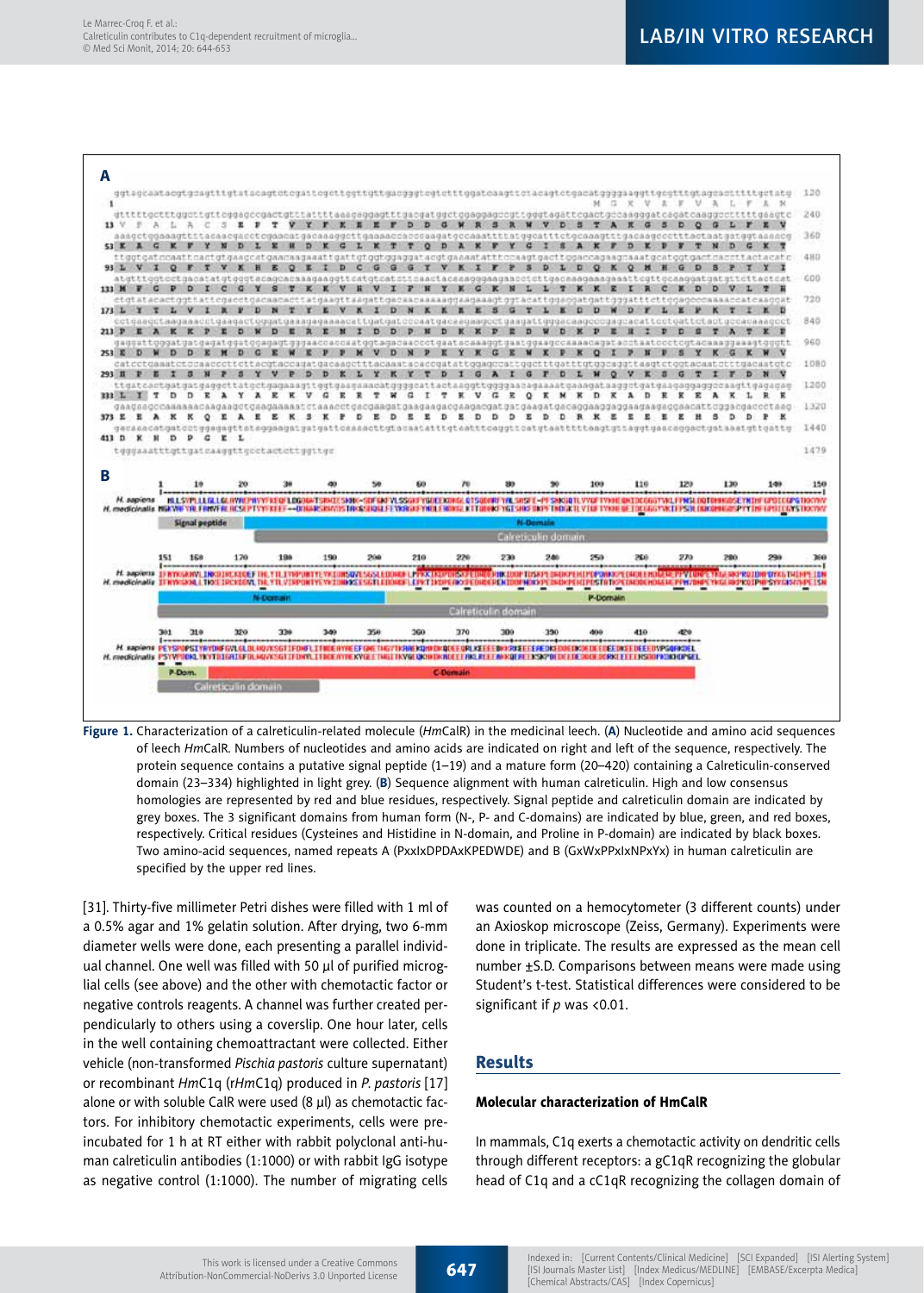

C1q. The presence of a putative calreticulin (cC1qR) was investigated in the leech *H. medicinalis*. Based on the *H. medicinalis* genome analysis, a sequence homologous to known calreticulin sequences was detected. The design of specific primers then allowed the amplification of a full-length mRNA sequence for a calreticulin-related molecule, named *Hm*CalR (for *Hirudo medicinalis* Calreticulin). *Hmcalr* mRNA (Genbank KF709537) encodes a 420-amino-acid sequence with a theoretical molecular weight of 48 610 Da. The protein sequence presents a putative signal peptide and a calreticulin domain in Met<sup>1</sup>-Ser<sup>19</sup> and in Val<sup>23</sup>-Ile<sup>334</sup> amino-acid regions, respectively (Figure 1A). In addition, the analysis of *Hm*CalR protein using a BLAST-P program shows a high conservation with human calreticulin, particularly in different domains that are already described for mammalian calreticulins [32]. As presented in Figure 1B, *Hm*CalR might possess a single disulfide bridge (Cys<sup>107</sup>-Cys<sup>139</sup>) and contains a single histidine residue (His172). These residues were also described in an N-domain of the human mature calreticulin in Cys<sup>88</sup>-Cys<sup>120</sup> and His<sup>153</sup> positions, respectively, (numerated from the signal peptide-free sequence) and were demonstrated as essential for the chaperoning function [33,34]. The *Hm*CalR sequence is also Prolinerich and exhibits 2 repeated amino-acid sequences – repeats A (PxxIxDPDAxKPEDWDE) and B (GxWxPPxIxNPxYx) – as observed in the human form's P-domain (Figure 1B). In leeches, some non-essential amino acids have been substituted with different ones having equivalent physicochemical properties (Glu214 instead of Asp in human repeat A; and Val268 instead of Ile in human repeat B). Finally, the high conservation of numerous acidic residues in *Hm*CalR suggests the presence of a C-domain, as in mammals.

Thus *Hm*CalR presents sequence similarities with mammalian calreticulins and also with other forms from vertebrate, protostomian, and diploblastic species, as revealed by a

#### **Figure 2.** Neighbor-joining phylogenetic tree relating amino acid sequences of *Hirudo medicinalis* calreticulin (*Hm*CalR) and calreticulins of selected species. Calreticulin amino acid sequences were chosen in the 200 highest similarities after a BLAST-P program obtained from the NCBI. The calreticulin sequences from the following species (including protein accession numbers) present a respective homology with *Hm*CalR: *Amblyomma cooperi* (AAR29934) 70.5%, *Ixodes scapularis* (AAQ18696) 69.5%, *Apis mellifera* (XP\_392689) 67.9%, *Nasonia vitripennis* (NP\_001155151) 63.4%, *Hydra magnipapillata* (XP\_002161300) 66.4%, *Nematostella vectensis* (XP\_001640172) 77.1%, *Eisenia andrei* (ABI74618) 80%, *Hyriopsis cumingii* (AFR69202) 75.2%, *Crassostrea gigas* (BAF63639) 76.5%, *Pinctada fucata* (ABR68546) 75.7%, *Salmo salar* (ACI33338) 66.2%, *Danio rerio* (NP\_956007) 68.8%, *Tetraodon nigroviridis* (CAG07986) 69.7%, *Xenopus laevis* (NP\_001080765) 69.5%, *Gallus gallus* (AAS49610) 69.0%, *Homo sapiens* (NP\_004334) 71.8%, *Mus musculus* (NP\_031617) 72%, and *Rattus norvegicus* (NP\_071794) 71.2%.

neighbor-joining phylogenetic tree using selected sequences among them (Figure 2). Depending on the 200 highest similarities between calreticulin molecules and *Hm*CalR, some were chosen to check the evolutive position of *Hm*CalR according to species. The distribution of sequences in the cladogram respects the species organization between vertebrates and protostomians. The neighbor-joining phylogenetic tree shows that leech calreticulin is positioned in lophotrochozoan organisms sharing the same origin with *Eisenia andrei*, another annelid organism, and also close to mollusks. Arthropods have calreticulins that form a distinct group in protostomians, which is relevant in their distinction from the lophotrochozoans. Otherwise, although diploblastic organisms, cnidarians present higher similarities in calreticulin sequences with lophotrochozoans than with those of arthropods. Finally, vertebrate calreticulins are positioned in a distinct clade.

### Localization of hmcalr mRNA and HmCalR protein in leech microglia

Cells expressing *hmcalr* transcripts in the leech nervous system were investigated by specific fluorescence *in situ* hybridization (FISH) on injured nerve cords after different times.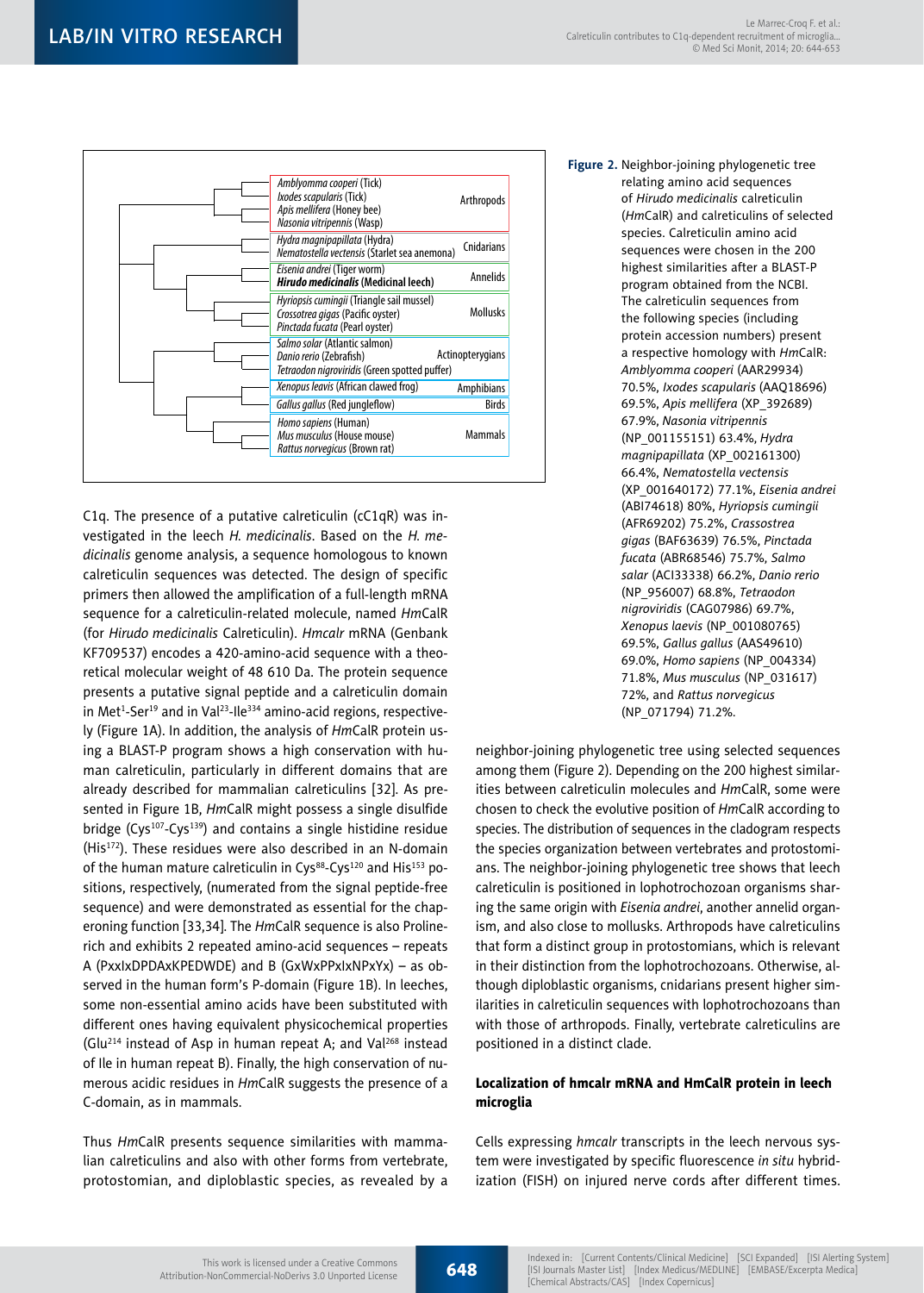

**Figure 3.** *Hmcalr* mRNA and *HmCalR* protein distribution in isolated segments of leech nervous system (see the diagram below). (**A**) Fluorescence *in situ* hybridization on leech connective. Confocal microscopy images showed *hmcalr* mRNA localization (green) in microglial cells using antisense riboprobes. (**A'**) Sense probes were used as negative controls. (**B and C**) Fluorescent immunostaining of *Hm*CalR protein in leech CNS detected at T=0 (**B**) or T24h postlesion (**C**) using rabbit polyclonal anti-human calreticulin antibodies showed immunopositive signal (green) for some microglial cells (arrows). (**B1–B4**) Immunostaining analyses of successive focal plans in the connective tissues at T=0 allowed the observation of more positive microglial cells (arrows). (**D**) No immunostaining was observed using secondary antibodies alone as negative control. In any experiment, microglial cell nuclei (blue) were counterstained with Hoechst fluorescent dye.

The transcripts were detected in only some scattered microglial cells among all microglial cells (blue nuclei) in the connectives 24 h after lesion. The labeling appears as a punctuated signal (Figure 3A). No specific signal was detected with sense riboprobes used as negative control (Figure 3A').

Cells containing calreticulin protein were investigated by immunohistochemistry with rabbit polyclonal anti-human calreticulin antibodies on whole mounted injured nerve cords immediately after dissection (Figure 3B–3B4) and 24 h after lesion (Figure 3C, 3D). The microglia nuclei were simultaneously counterstained by using a Hoechst dye (blue nuclei). Immediately following the crush (T=0), calreticulin staining (green) was detected in only some microglial cells in the connectives among the whole microglia (blue nuclei). The *Hm*CalR-positive microglia appeared spindle-shaped and very elongated, suggesting cell mobility. The labeling appeared vesicular (Figure 3B). Only a few microglial cells in the connective seemed to be positive for calreticulin, but the analyses of successive focal plans in the connectives allowed the observation of more microglial cells among the whole connective (Figure 3B–3B4). Twentyfour hours after injury, when the acute microglia migration declines, the calreticulin staining was detected in some ramified microglial cells distributed in the injured connectives (Figure 3C). In addition, the labeling was mainly localized around the nucleus and seemed to be vesicular in the microglia cytoplasm (Figure 3C). Negative controls performed using the secondary antibodies alone did not show any signal (Figure 3D).

### Binding properties between microglial HmCalR and C1q

Calreticulin (alias cC1qR) and C1qBP (alias gC1qR) bind to the collagen domain and globular head, respectively, of C1q [35]. Because previous results demonstrated an interaction between *Hm*C1q and *Hm*C1qBP in the leech CNS, co-purification experiments were performed to assess the putative presence of *Hm*CalR [26]. Once biotinylated, human C1q was immobilized on a streptavidin column and incubated with leech microglia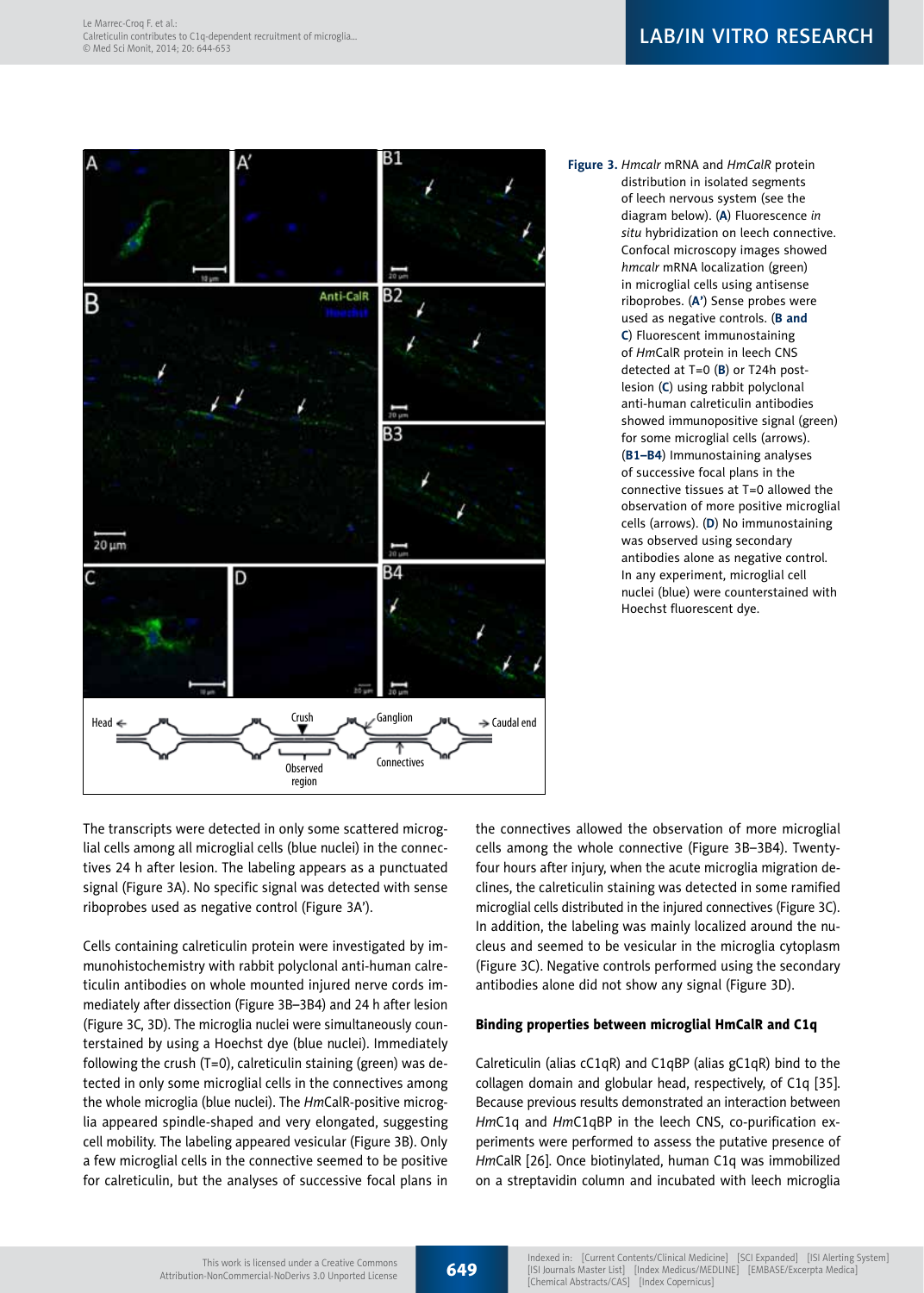

protein extracts (Figure 4A). Following the elution, the interactants of C1q were analyzed by Western blotting using polyclonal anti-human CalR antibodies (Figure 4B) that specifically recognized a unique ~55 kDa molecule (Figure 4B, lane1), probably corresponding to *Hm*CalR due to the 81% identity of both leech and human antigenic sequences. This analysis presents a shift between the observed size and the expected one (48 610 Da for *Hm*CalR containing the signal peptide). This difference of migration in SDS-PAGE was already reported for other calreticulins [36-39] and is probably due to the high content of acidic residues in the C-terminal end of the sequence. In the first negative control, when microglia protein extracts were incubated on a streptavidin column alone (Figure 4B, lane 2), no signal was obtained, showing that anti-human CalR antibodies do not react with leech microglial proteins non-specifically captured by streptavidin column. In the second negative control, when the biotinylated human C1q was loaded alone on streptavidin column (Figure 4B, lane 3), no immunoreactivity was detected, indicating that the anti-human CalR antibodies do not react with the human C1q. No signal was observed in negative controls using only the secondary antibody (Figure 4C). These results gave evidence of a specific interaction between human C1q and *Hm*CalR protein present in leech microglia protein extract.

### Involvement of calreticulin/HmC1q interaction for *in vitro* microglia chemotaxis

C1q has been shown to recruit leech microglial cells in a dosedependent manner [17]. In the present study, leech microglial cells in L-15 medium were demonstrated to migrate towards the recombinant form of *Hm*C1q (r*Hm*C1q) about 6-fold more than towards vehicle (Figure 5). The pre-incubation of microglial cells with rabbit polyclonal anti-human calreticulin antibodies showed a significant decrease of the r*Hm*C1q chemotactic effect (from 6-fold to 2.5-fold), whereas no significant inhibitory effect was detected with the rabbit IgG isotype as negative control. The microglial recruitment was also strongly reduced (from 6-fold to 2.3-fold) when r*Hm*C1q was used in association with soluble CalR (sCalR) on cells in L-15 medium.

**Figure 4.** Interaction between C1q and *Hm*CalR. (**A**) Biotinylated human C1q was fixed onto a streptavidin column. LMCP (Leech Microglial Cell Protein) extracts were then added in the column. Captured microglial cell proteins by C1q were eluted from the streptavidin-agarose and precipitated in trichloroacetic acid/acetone to be further analyzed by Western blotting. (**B**) The eluted samples were applied to SDS-PAGE and analyzed by Western blotting using rabbit polyclonal antihuman calreticulin antibodies. (**C**) Same samples were analyzed by Western blotting using only the secondary antibody as negative control. The complete procedure (1) was compared to a negative control using only LMCP extracts without C1q (2) and a negative control using biotinylated human C1q without any LMCP extract (3) to evaluate unspecific reactions between eluted molecules and anti-CalR. Molecular weight protein ladder (L).



**Figure 5.** Inhibitory effect of soluble CalR (sCalR) and rabbit polyclonal anti-human calreticulin antibodies on *Hm*C1q-mediated leech microglia chemotaxis assays. From leech microglial cells incubated alone in Leibovitz medium (L-15), the vehicle (negative control migration =100%) was compared as a chemoattractant to recombinant r*Hm*C1q (positive control) and to r*Hm*C1q mixed with sCalR. The chemotactic effect of r*Hm*C1q alone as chemoattractant was also evaluated on cells alone (L-15) or pre-incubated with either rabbit polyclonal anti-human CalR antibodies or rabbit IgG control. Asterisks denote that cell migrations of the indicated samples were significantly different (*p*<0.01) than those using r*Hm*C1q alone on cells alone (L-15). All results were obtained from 3 independent experiments by condition.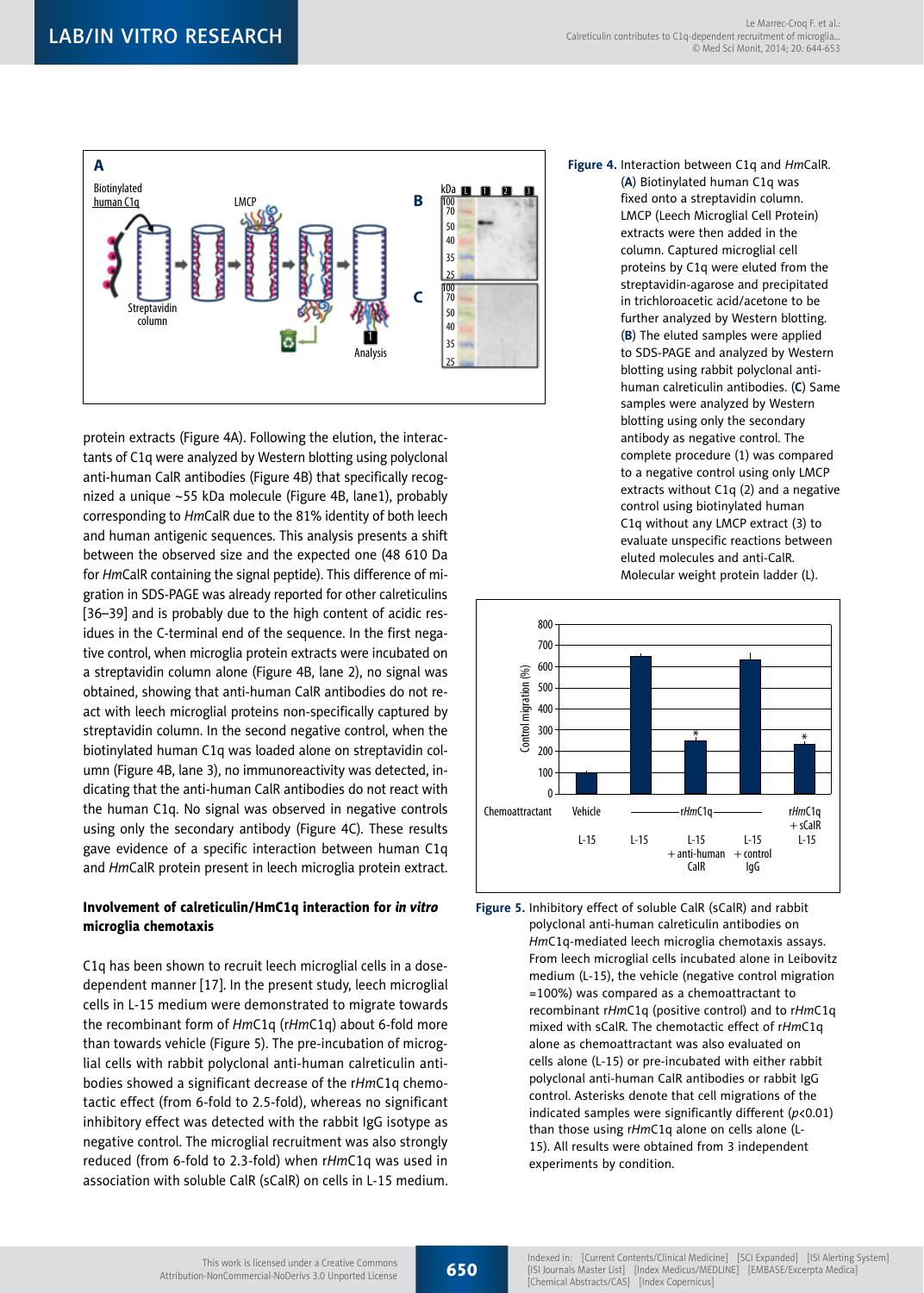# **Discussion**

As we previously described in the medicinal leech, the C1q molecule called *Hm*C1q is important for the recruitment of microglial cells within the hours following a lesion of the nerve cord [17]. We also reported that *Hm*C1q exerts its chemotactic functions on leech microglia by recognizing at least one receptor homologous to human gC1qR (C1qBP) [26].

In mammals, the interaction between C1q and receptors such as gC1qR (C1qBP) and calreticulin (cC1qR) has so far been reported for dendritic cell chemoattraction [25] but never for microglia recruitment. We investigated in the leech CNS the existence of a calreticulin molecule and its involvement in microglial accumulation at the site of injury.

In the present report, the characterization of *Hm*CalR in the medicinal leech showed high sequence similarities with other calreticulins as presented in the neighbor-joining phylogenetic tree of selected calreticulins. That corroborates the fact that calreticulin (CalR or CRT) is widely distributed in Metazoa. The result respects the actual phylogenetic systematics, except for the cnidarian sequences that appeared close to lophotrochozoan ones.

Then we focused on a comparison of the different domains between the leech and the human forms. Human calreticulin is a 46-kDa chaperone protein containing 3 structurally and functionally distinct domains (N-, P-, and C-domains) [40–42]. The N- and P-domains in mammalian calreticulins are associated to the lectin-like chaperoning function [33,43], whereas the C-domain is involved in  $Ca<sup>2+</sup>$  storage in the endoplasmic reticulum through its highly acidic properties [44]. The alignment between leech and human sequences shows that they share several of these structural features [33,34]. The leech molecule *Hm*CalR presents all the critical residues determining the 3 domains, including cysteines, probably forming a disulfide bridge, and the essential histidine responsible for the chaperoning function. Despite the lack of a structural analysis of *Hm*CalR in this report, the high conservation of critical residues suggests some similarities with human calreticulin for domain-dependent functions. Among these functions, calreticulin plays an important role in immune responses by acting as a receptor for C1q, mannose-binding lectins, and ficolins [25,45,46].

The presence of *hmcalr* mRNA and *Hm*CalR protein in only some microglial cells along the nerve cord led us to better understand the involvement of this molecule in neuro-immune processes. Beside the use of calreticulin in C1q-dependent chemoattraction of dendritic cells [25], immune functions for calreticulin have ever been reported in the literature. During a viral infection in crustaceans, for example, C1q receptors such as calreticulin or gC1qR are differentially produced in crustacean immune cells and help regulate the replication of viruses [47,48]. In mammals, the presence of calreticulin at the surface of cells can induce the attraction of macrophages and dendritic cells through a C1q-dependent interaction. Thus, the exposure of calreticulin can be used as a strong phagocytic signal leading to the recognition of calreticulin<sup>+</sup> cells [49,50]. In this context, parasites such as *Trypanosoma cruzi* expose calreticulin to facilitate its recognition by host macrophages and optimize its internalization [51]. Those binding properties between calreticulin and C1q mainly concern peripheral immune mechanisms. Recently, they were also suggested on nerve cells where calreticulin exposure on neurons was required to allow their *in vitro* phagocytosis by BV2 microglia cell line [52].

In the leech CNS, even if *Hm*CalR has not been detected in neurons so far, the affinity purification experiments from microglial protein extracts demonstrated the interaction of C1q with *Hm*CalR through its specific detection using the polyclonal antihuman calreticulin antibodies. Then, both results in chemotaxis assays clearly indicated that this *Hm*C1q/*Hm*CalR interaction contributes to C1q-dependent chemotactic properties on microglia.

In this report, due to *Hm*CalR staining in a few microglial cells observed at lesions, the use of such a molecule as a receptor for *Hm*C1q can be restricted to a reactive microglia subpopulation. Thus, independently of the maturity of microglial cells, the limited exposure of *Hm*CalR might be relevant to other known receptors. Indeed, we previously showed that the presence of leech gC1qR (*Hm*C1qBP) concerned only a subpopulation of microglial cells accumulated at lesions [26]. Thus, *Hm*C1q recognizes at least 2 receptors allowing the microglial recruitment. Our data have never permitted the observation of a dual localization of both *Hm*C1qBP and *Hm*CalR in the same microglial cells. Therefore, the action of *Hm*C1q allows the chemoattraction of distinct microglia subtypes at the lesion site. Further studies will aim to specify their respective functions towards the damaged neurons.

In mammals, C1q is the first component of the classical complement pathway. In early brain development, it mediates the CNS synapse elimination during neurogenesis [53]. In adult CNS disorders, C1q is also released by activated microglia to maintain and regulate their activation [20,54,55]. Among the mediators expressed by microglial cells and neurons, C1q seems to be a key molecule in neuroinflammatory diseases [56,57] and in various neurodegenerative pathologies such as Alzheimer disease [58–62]. Importantly, some studies recently showed that C1q also has complement cascade-independent activities [63,64]. C1q exerts (independently of its interaction with C1r and C1s) a neuroprotective effect against Amyloid- $\beta$ plaques [21,65,66]. Of interest, our data in the leech suggest the importance of C1q in a non-classical complement pathway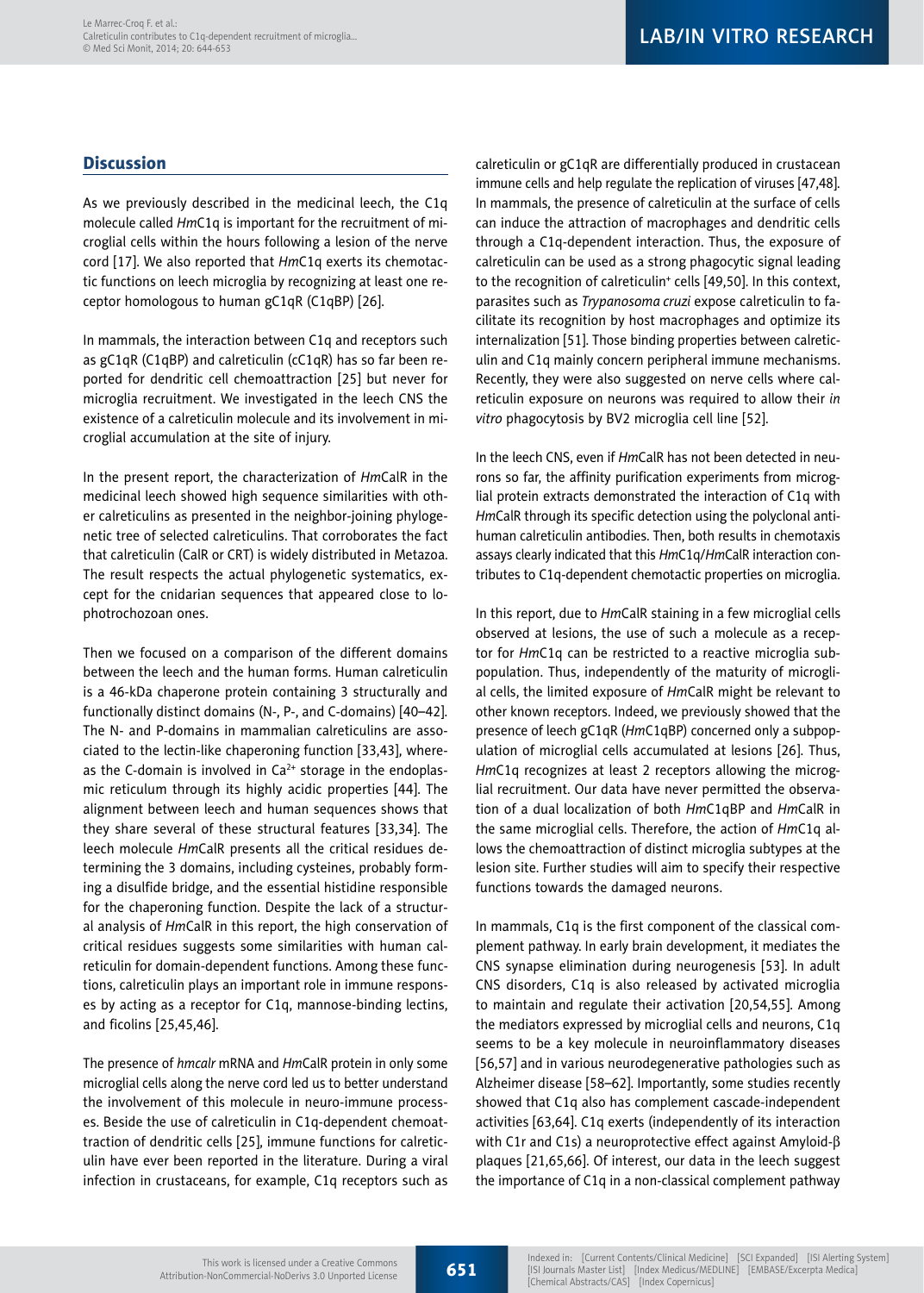because the analysis of *H. medicinalis* genome revealed neither C1r- nor C1s-related molecule. By taking into account the importance of microglia accumulation at a lesion to engage the axonal sprouting in the leech CNS [12], *Hm*C1q might recruit specific microglial cells that lead to a neuroprotective process.

In addition, other chemotactic factors allow the microglial accumulation at a lesion in the leech CNS [13,67] and also use specific receptors. Thus, *Hm*C1q, as well as *Hm*IL-16 and *Hm*EMAPII, allow the accumulation of microglia. So we must now consider the leech microglia as a mixture of reactive microglia subpopulations where distinct sets can be recruited through the influence of different chemotactic molecules. In this context, microglia probably contribute to different pro- and/or anti-inflammatory mechanisms by communicating with other glial cells and neurons. Further studies will investigate the discrimination of microglia subpopulations that are recruited to the lesions. They will specify the time course of the accumulation and the specific functions of subpopulations.

### Conclusions

The complexity of immune responses following a CNS damage is enhanced by multiple cell origin and activation states of microglia [68]. In mammals, the resident microglia that result from the invasion processes during embryonic neurogenesis are helped by infiltrated bone marrow-derived cells and circulating monocytes during CNS diseases [69]. Nevertheless,

### References:

- 1. Nimmerjahn A, Kirchhoff F, Helmchen F: Resting microglial cells are highly dynamic surveillants of brain parenchyma *in vivo*. Science, 2005; 308: 1314–18
- 2. Olson JK, Miller SD: Microglia initiate central nervous system innate and adaptive immune responses through multiple TLRs. J Immunol, 2004; 173: 3916–24
- 3. Hanisch UK, Kettenmann H: Microglia: active sensor and versatile effector cells in the normal and pathologic brain. Nat Neurosci, 2007; 10: 1387–94
- 4. Del Rio-Hortega P: La microglia y su transformacion en células en bastoncito y cuerpos granulo-adiposos. Trab del Lab de Invest Biol, 1920; 18: 37 [in French]
- 5. Del Rio-Hortega P: Cytology and cellular pathology of the nervous system. Microglia in W Penfield (ed.), P B Hoebaer, New York, NY, 1932; 483–534
- 6. Sieger D, Peri F: Animal models for studying microglia: The first, the popular, and the new. Glia, 2013; 61: 3–9
- 7. Baylor DA, Nicholls JG: Patterns of regeneration between individual nerve cells in the central nervous system of the leech. Nature, 1971; 232: 268–70
- 8. Jansen JK, Nicholls JG: Regeneration and changes in synaptic connections between individual nerve cells in the central nervous system of the leech. Proc Natl Acad Sci USA, 1972; 69: 636–39
- 9. Coggeshall RE, Fawcett DW: The Fine Structure of the Central Nervous System of the Leech, Hirudo Medicinalis. J Neurophysiol, 1964; 27: 229–89
- 10. Le Marrec-Croq F, Drago F, Vizioli J et al: The Leech Nervous System: A Valuable Model to Study the Microglia Involvement in Regenerative Processes. Clinical and Developmental Immunology, 2013; 2013: 12
- 11. Morgese VJ, Elliott EJ, Muller KJ: Microglial movement to sites of nerve lesion in the leech CNS. Brain Res, 1983; 272: 166–70

despite *in vitro* cell analyses, morphological and/or histological *in vivo* studies do not permit discrimination of the resident and infiltrated cell types [70]. Besides the cell origin, different functional profiles can simultaneously act and exhibit pro-inflammatory features (classical activation, M1) or anti-inflammatory features (alternative activation, M2) depending on the recruitment of specific microglia subtypes at lesions [71]. In this context, comparative immune studies may help to distinguish specific microglial responses.

The medicinal leech as a model in nerve repair has been used for decades because it represents a new insight into study of the cell processes engaged during the axonal sprouting [72]. In addition, the leech microglia has been demonstrated to be essential for efficient nerve repair [12]. Because they are not supported by a significant infiltration of blood cells, microglial cells in the leech represent an alternate model of interest in comparative microglial studies. According to dynamic and functional properties, the microglia subpopulations may be actively involved in the repair capabilities. The impact of microglia recruitment under the influence of *Hm*CalR/*Hm*C1q interaction will be studied to specify the microglial contribution in CNS inflammatory regulation.

#### Acknowledgements

Authors would like to thank Dr. Elodie Richard of the CCMIC-Université Lille 1 (BICeL) and Pr Natalia Prevarskaya (INSERM U1003, Université Lille 1) for access to confocal microscopy facilities.

- 12. Ngu EM, Sahley CL, Muller KJ: Reduced axon sprouting after treatment that diminishes microglia accumulation at lesions in the leech CNS. J Comp Neurol, 2007; 503: 101–9
- 13. Croq F, Vizioli J, Tuzova M et al: A homologous form of human interleukin 16 is implicated in microglia recruitment following nervous system injury in leech Hirudo medicinalis. Glia, 2010; 58: 1649–62
- 14. Arafah K, Croix D, Vizioli J et al: Involvement of nitric oxide through endocannabinoids release in microglia activation during the course of CNS regeneration in the medicinal leech. Glia, 2013; 61: 636–49
- 15. Duan Y, Sahley CL, Muller KJ: ATP and NO dually control migration of microglia to nerve lesions. Dev Neurobiol, 2009; 69: 60–72
- 16. Samuels SE, Lipitz JB, Dahl G, Muller KJ: Neuroglial ATP release through innexin channels controls microglial cell movement to a nerve injury. J Gen Physiol, 2010; 136: 425–42
- 17. Tahtouh M, Croq F, Vizioli J et al: Evidence for a novel chemotactic C1q domain-containing factor in the leech nerve cord. Mol Immunol, 2009; 46: 523–31
- 18. Nepomuceno RR, Henschen-Edman AH, Burgess WH, Tenner AJ: cDNA cloning and primary structure analysis of C1qR(P), the human C1q/MBL/SPA receptor that mediates enhanced phagocytosis *in vitro*. Immunity, 1997; 6: 119–29
- 19. Webster SD, Yang AJ, Margol L et al: Complement component C1q modulates the phagocytosis of Abeta by microglia. Exp Neurol, 2000; 161: 127–38
- 20. Farber K, Cheung G, Mitchell D et al: C1q, the recognition subcomponent of the classical pathway of complement, drives microglial activation. J Neurosci Res, 2009; 87: 644–52